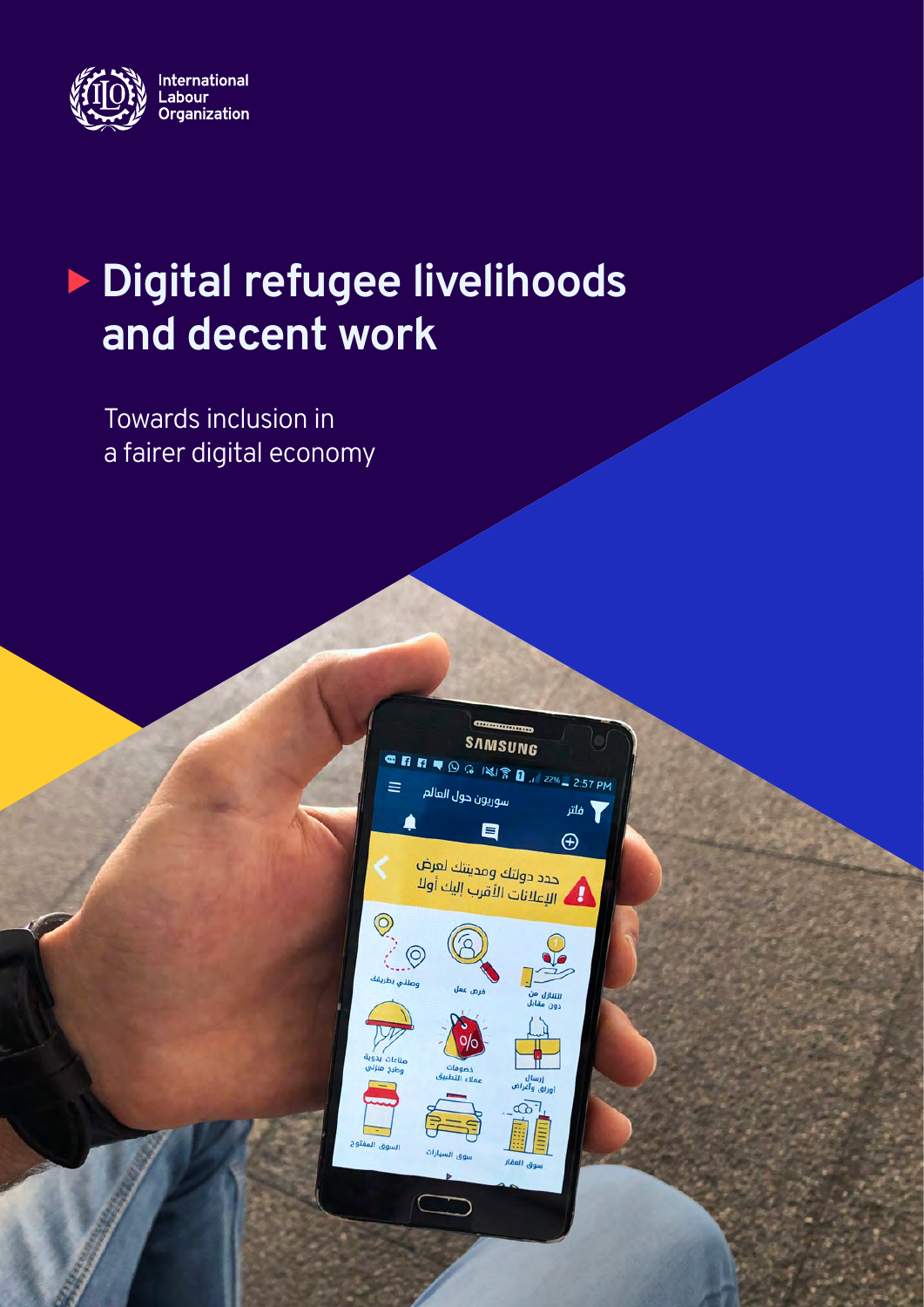# **Executive summary**

**Digitalisation is rapidly changing the character of work around the world. Technological advances will create new jobs and opportunities while making others obsolete. The implications of this digital transformation in the world of work for refugees are far-reaching but still remain poorly understood. Despite a lack of evidence-based guidance, there are now numerous experimental innovations that utilise digital technology in livelihoods programmes, employment, and skills training among refugees, migrants, and host community members. To harness the inclusive potential of the digital transformation in the future of work for refugees, it is crucial to understand the possibilities and limitations of** *digital livelihoods***. Refugees are an important test case for the feasibility of digital livelihoods at some of the world's economic and political margins, offering new insights about global digital divides and how to overcome them.** 

**This report offers the first comparative global assessment of the emerging field of digital livelihoods and digital work among refugees. The insights are based on eight unique case studies that are authored by leading experts in their respective fields and study locations. While each of the sections offers its own conclusions and context-specific insights, together they provide a new basis for assessing the prospects for decent work within digital refugee livelihoods on a global scale.**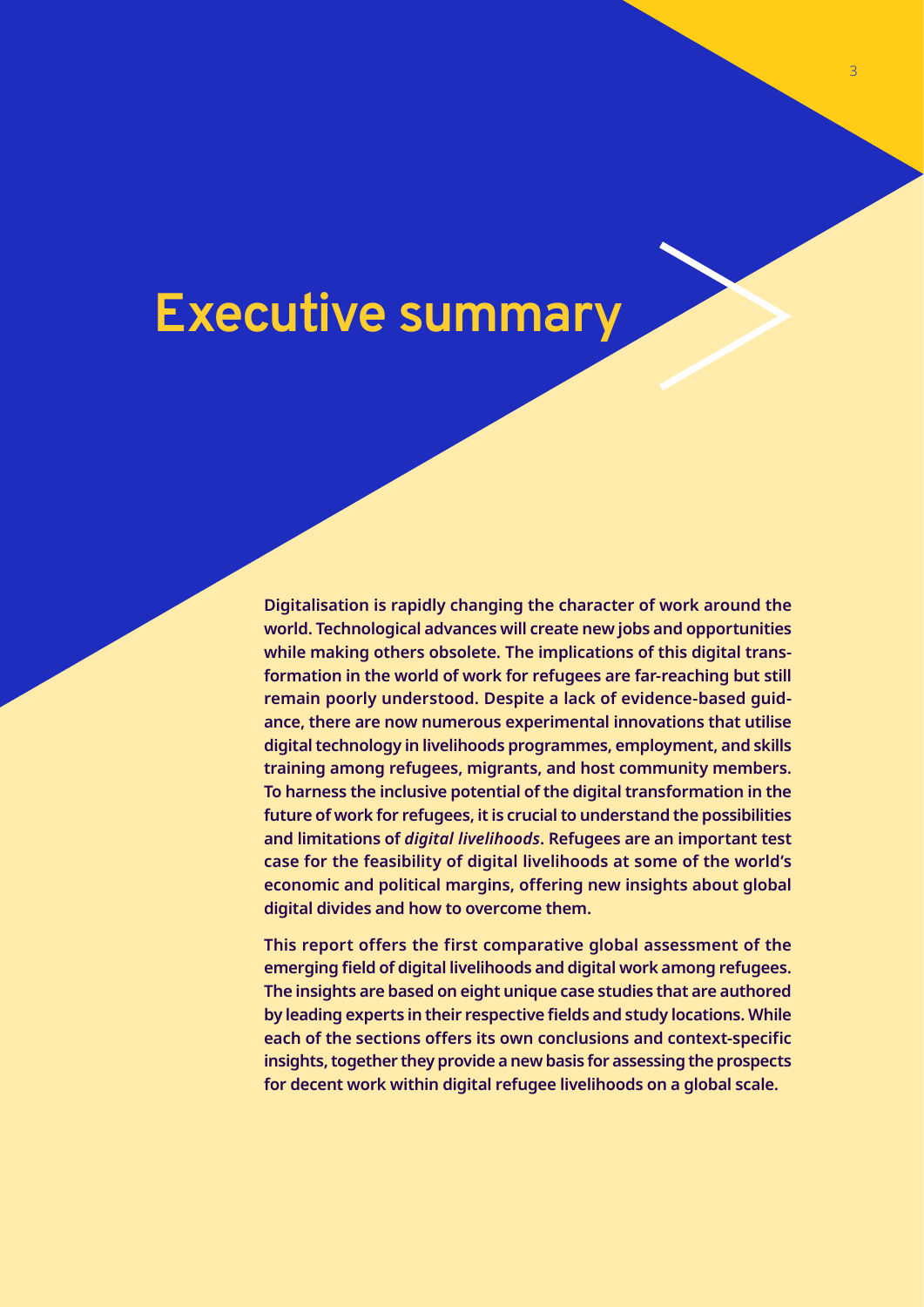## <sup>X</sup> **What are digital refugee livelihoods?**

#### **We define** *digital livelihoods* **broadly to include at least four aspects of digital work and learning:**

- **a)** Digital educational efforts and trainings in digital skills.
- **b)** Work practices on digital labour platforms and for remote employers, such as home-based freelancing and microwork.
- **c)** Work that makes use of digital skills but takes place locally outside of the digital economy.
- **d)** Small-scale digital entrepreneurialism that uses digital tools and e-commerce platforms to run and grow businesses, often from home.

The wider ecosystem of digital livelihoods among refugees entails a diversity of activities in work, learning, and entrepreneurship, alongside a set of important infrastructural and connectivity related fields that mediate digital access. These include internet connectivity, computer and mobile hardware, payment mechanisms, national and international laws and regulations, and the diverse social and economic contexts of each location and refugee population.

### ▶ Moving from digital skills to decent work?

Digital skills trainings for refugees and other migrants cover a wide range of skills and areas of work, ranging from basic computer skills to microwork and advanced skills in web development, programming, and data science, as well as "soft skills", language skills, and career coaching. These trainings often provide transferable skills for enhanced employability, aim to build motivation for further learning, while increasing confidence and providing a supportive social environment as well as access to professional networks.

#### **The promise of inclusivity and a fast lane to employment**

Two case studies of digital skills trainings for refugees – the ReDI School in Germany and the Digital Skills Training (DST) in Lebanon – underline the strong appeal the technology sector and digital careers have for refugees. Students in coding schools are attracted by the powerful idea that anyone can become a coder and earn a decent salary as long as they have the desire and the commitment to learn. This appeal was paralleled by a perceived promise of easy access and inclusivity, circumventing conventional barriers to accessing skilled labour markets. The COVID-19 pandemic accelerated a global shift to remote work amidst widespread unemployment, adding further credibility to the promise that digital labour offers an untapped alternative source of income generation at a time when refugees' access to informal and formal local work is heavily restricted.

#### **Digital opportunities and barriers to accessing decent digital work in Germany**

Around 60% of alumni who graduated between 2016 and 2019 from the ReDI School for Digital Integration were employed in 2020, two thirds among them full-time and a third part-time, although refugee alumni had lower employment rates than migrants with other legal statuses. Despite important successes in placing migrants and refugees in digital employment, some coding school students in Berlin face discrimination on the job market and often end up working in exploitative low-paid jobs. Even among those who succeed in landing a decent job, entering "tech" not only involves significant risks, detours, and unpaid or underpaid labour, but also demands a process of socio-cultural adaptation to "working culture" in the name of "soft skills". Soft skills serve as an indirect filter of cultural and gender difference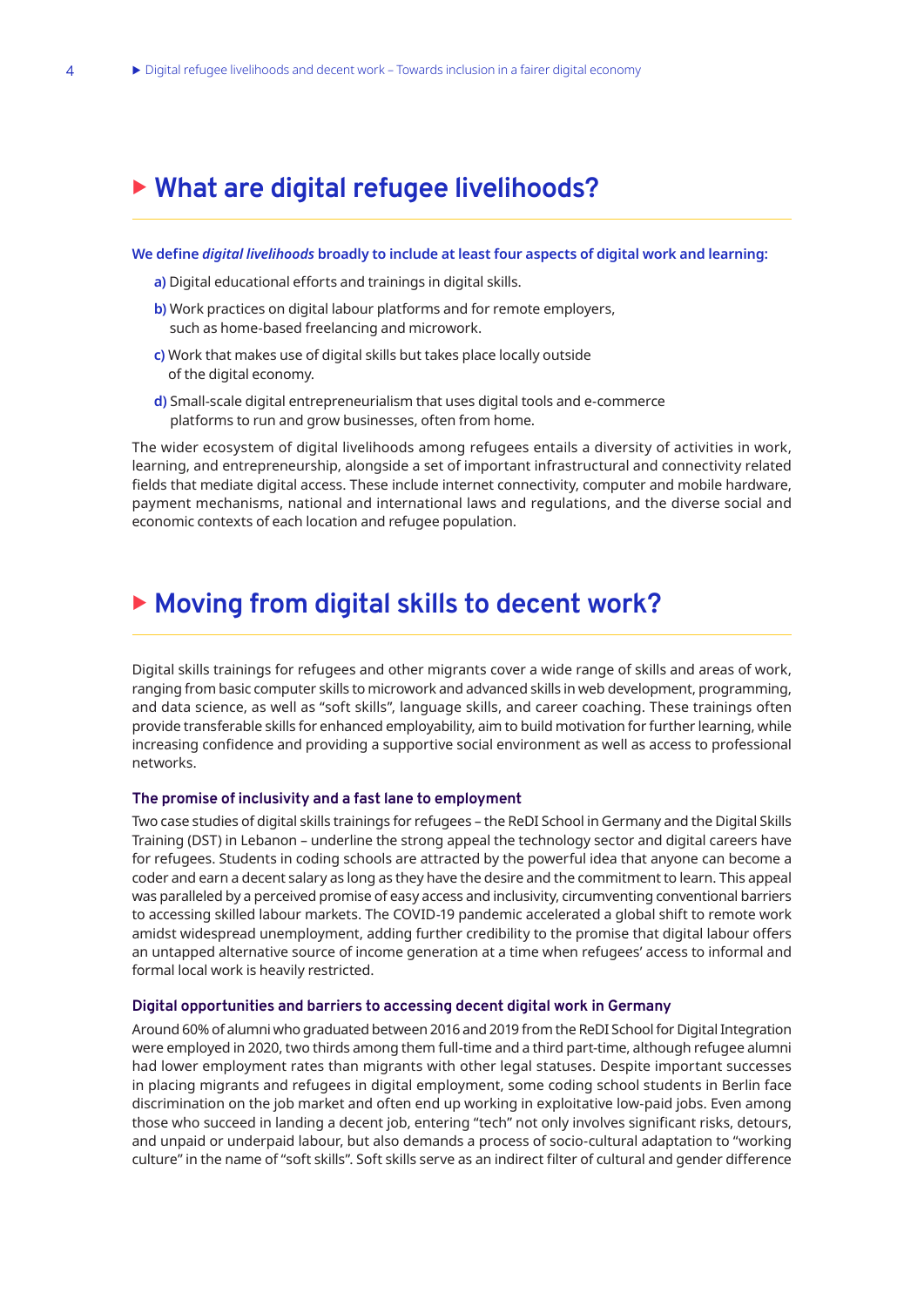in a predominantly male and white IT sector. Moreover, unfamiliarity with established workplace norms and the application process disadvantages migrants and refugees. Almost by definition of their recent arrivals, refugee and migrant "newcomers" enter the route into the IT sector without a network of contacts. Refugees and migrants are particularly susceptible to the tech sectors' promise of a fast lane to decent work because they often cannot accredit their pre-existing qualifications and face a loss of class status, which digital careers promise to reinstate.

#### **Digital opportunities and barriers to accessing decent work in Lebanon**

Digital skills training among Syrian refugees and vulnerable host community members in Lebanon increased self-confidence and social cohesion, while motivating participants to continue their pathway of digital learning. Despite some successes where graduates obtained local employment with the help of digital skills, their high expectations that the training would help them find employment did not often transform into real job prospects. An alumni survey conducted among 542 Syrian and Lebanese participants of the Digital Skills Training (DST), who had participated in trainings during the preceding 12 months, showed that only 13% were employed. One of the main reasons for Syrian refugees' limited capacity to obtain employment is Lebanon's restrictive legislation, which excludes them from many professions and sectors of the economy. While freelancing over the internet presents a possible alternative in a legal grey zone, refugees also face significant barriers in accessing work online. These barriers include a widespread struggle to fulfil even the basic pre-conditions for accessing digital livelihoods: a computer, reliable internet, and digital literacy.

# <sup>X</sup> **Digital livelihoods and connectivity in refugee camps**

#### **Digital access and connectivity among refugees in Kenya and Uganda**

"How can you become a professional coder without internet access?" is one question asked by a 17-year-old in Kakuma refugee camp in Kenya. Refugees in East Africa faced a reality of digital barriers to access digital livelihoods opportunities. Studies in two refugee settlements in Kenya and Uganda showed that age, gender and education influence digital access barriers while the male, younger, and educated refugees were most likely to access smartphones and mobile internet. The most significant barriers have proven to be structural inefficiencies of poor digital literacy, limited awareness about available digital opportunities, poor connectivity and electricity, as well as the high costs of mobile data and devices.

#### **Connectivity and entrepreneurship among Rohingya in Bangladesh**

Research on the Rohingya refugees in Bangladesh revealed extreme challenges when it comes to digital access, because they have faced exclusion from SIM cards and from reliable internet connection. This results in the use and trade of illegal SIM cards that must be obtained at a cost. Moreover, the Rohingyas were prohibited from conducting business and from using different digital platforms. This exclusion of refugees from digital access gives birth to unexpected spheres of informal work and entrepreneurship: an array of entrepreneurial ventures that respond to this lack of online connectivity. Entrepreneurs open mobile shops that offer mobile phone repairing, recharging, and file transfers of media from a hard drive to refugees' devices. They act as intermediaries between the internet and those who are excluded from it. This entrepreneurial "data work" can become a stepping-stone for refugees to acquire English skills and other employment related capacities through digital learning. However, very low levels of literacy and other obstacles to utilize digital technology continue to pose severe challenges for some of the optimistic objectives within digital livelihoods narratives.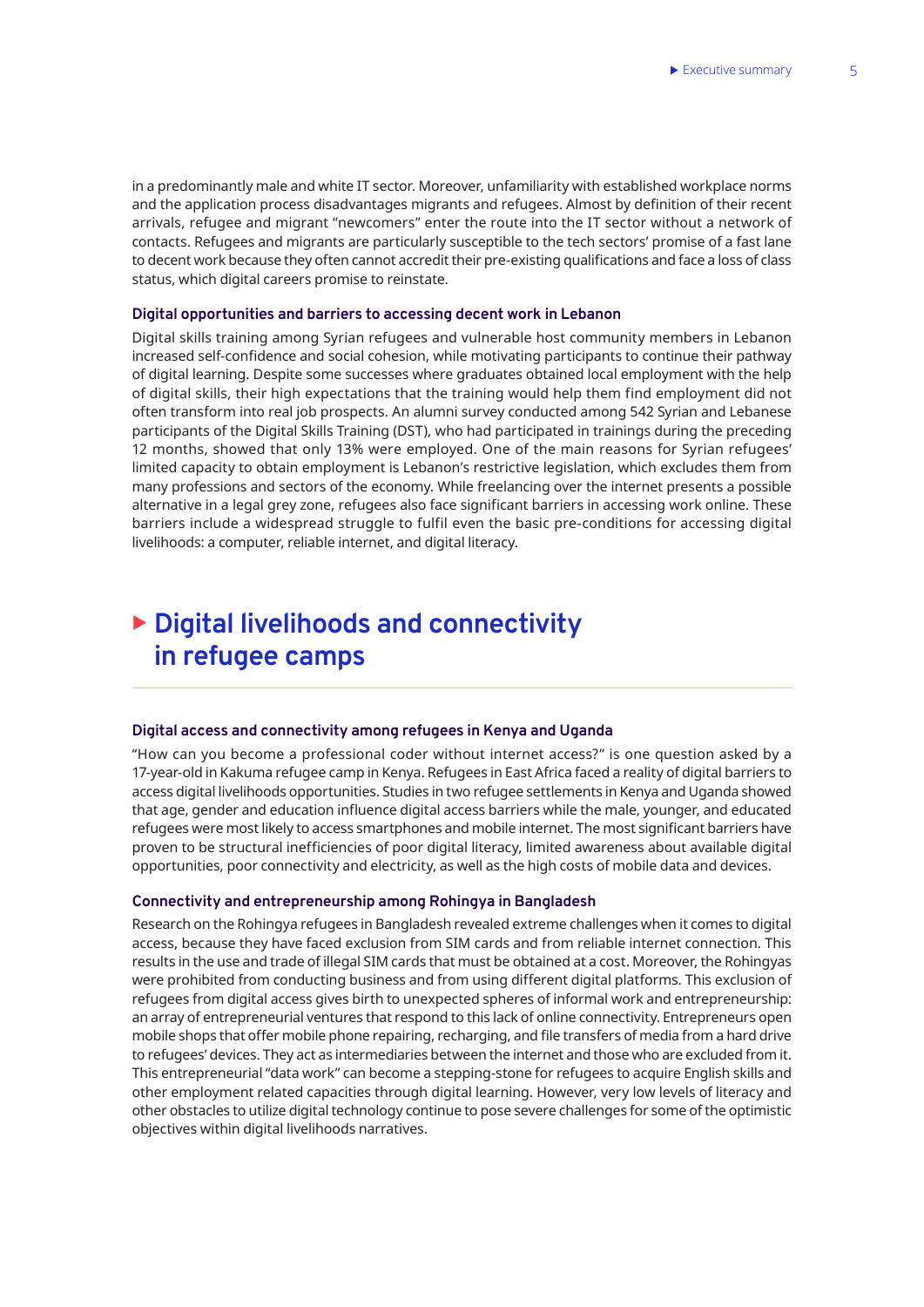## **Digital refugee work for social impact platforms**

From a normative perspective, the conditions of refugee freelance work for social enterprises and social impact platforms are generally indecent and insecure. At the same time, they often provide livelihood opportunities in the absence of viable alternatives. Interviews and surveys among 131 refugees who worked online and remotely from a diversity of locations highlighted common barriers to accessing digital platform work, such as a lack of reliable internet connection, unsuitable hardware, and a lack of advanced digital skills. Most digital refugee freelancers were relatively young and very well educated, pointing at an underutilization of their qualifications and skills.

#### **Economic dependency and payment levels**

Most refugee freelancers and their households depended on their digital earnings, which often were their only source of income. Not only did refugee freelancers depend on digital work, but children and family members also largely depended on them for economic survival. Determining average daily or monthly income for digital refugee freelancers is difficult due to the irregularity of such work. About 35% of freelancers working for a social enterprise in language training and translation services earned less than \$200 USD a month, 44% earned between \$200 and \$400, while 21% earned between \$400 and \$600 or more. In the field of image annotation, the average monthly salary that respondents of one surveyed platform estimated was around \$270 USD, at an average 35 hours of work per week.

#### **Home-based work is viewed as positive**

Home-based remote work was widely viewed as a welcome alternative to the challenges the local labour markets pose for many refugees. The negative impact of the COVID-19 pandemic on local labour markets has further cemented this perception of home-based remote work as a desired alternative. Refugee women especially considered the ability to work from home to be beneficial for their family life and for balancing work with other responsibilities, while others noted that working from home helped them to escape discrimination and other risks in restrictive local labour markets.

#### **Training opportunities and career progression**

Digital freelancing for social enterprises that are dedicated to a positive social impact usually involves a range of short and long training opportunities for refugees. Yet, despite these efforts at providing specific digital skills, a pathway for career progression into decent employment was often absent for a variety of reasons, including a lack of suitable vacancies and a lack of competitive advanced skills. Although most refugee-specific digital work platforms are designed to provide an additional source of income, rather than a main job, transitioning from such freelancing into decent work and skilled careers remained a major difficulty for most refugees.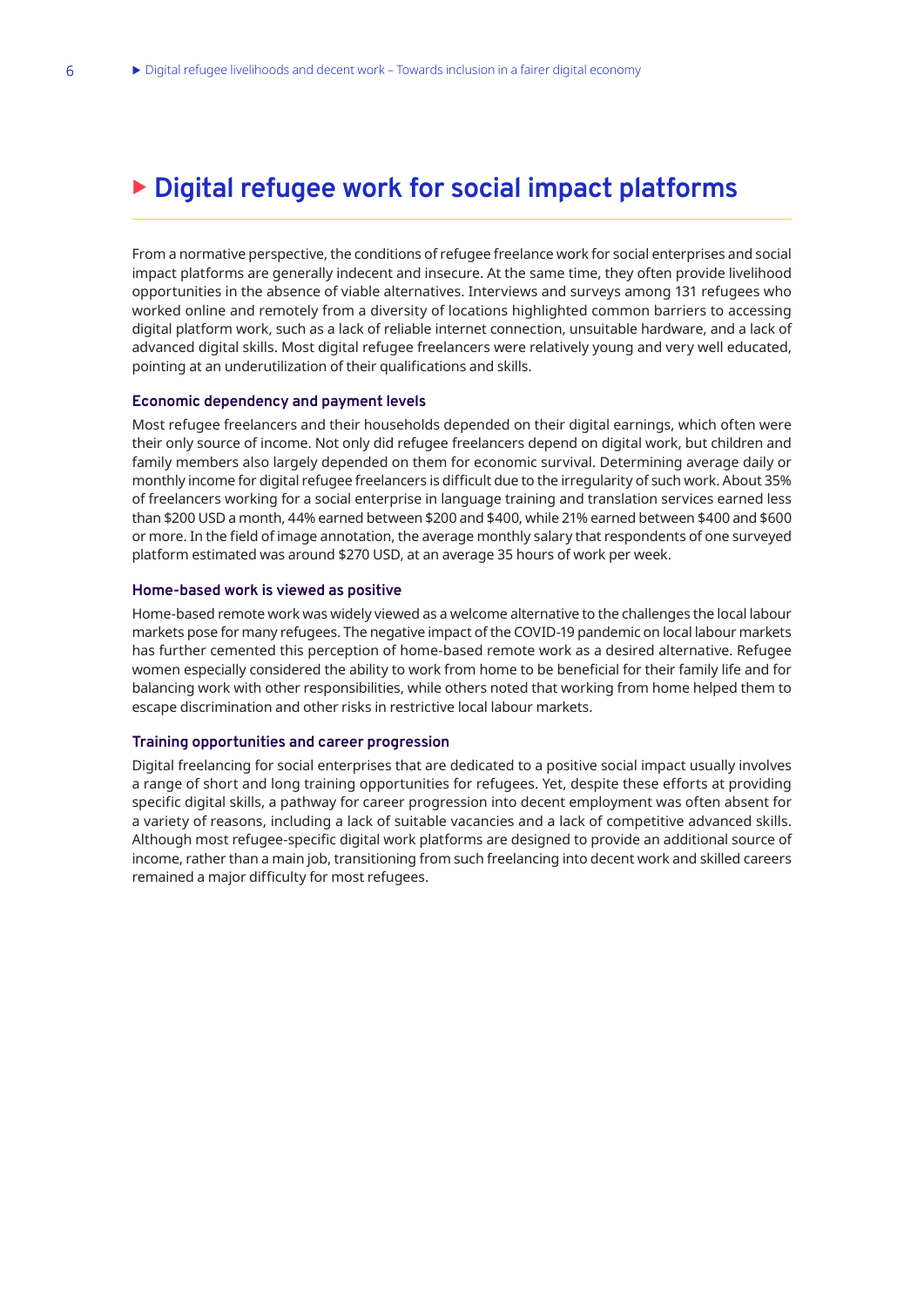### ▶ Refugee work, gender, and the gig economy

Efforts to integrate refugees into the online gig economy should be accompanied by a wider effort to improve conditions within this new form of work, so as not to exacerbate their existing marginalisation and economic precarity. Due to major challenges and risks, low payment levels, and insecurity, the gig economy can only be viewed as one element in a wider range of options, as a complementary form of livelihood provision rather than a stand-alone solution.

#### **Refugee work and the digital economy in Jordan**

Syrian refugees in Jordan typically earned the minimum wage or less, working in often insecure, informal, and irregular employment. Due to seasonal and irregular work practices, work for digital labour platforms has a strong potential as a side income to supplement existing livelihood stategies. But a major skills mismatch between the digital economy and seasonal workers would require significant upskilling. Moreover, Syrian refugees in Jordan cannot have bank accounts and would therefore not be able to get paid for remote digital labour, while most IT jobs in the local economy are closed to foreigners. They also have restricted trade union rights and lack social protections in the jobs they work in.

#### **Refugee women and the Jordanian gig economy**

A deeper analysis of the gig economy in Jordan from the viewpoint of female refugees points at an ambivalent situation: the gig economy – as labour-market activities that are coordinated via digital platforms – may offer women expanded options for paid work in a context of limited access to economic opportunities; but it does not currently offer feasible pathways to decent work. The gig economy offers some promise to provide work to refugee women, especially by providing wider markets to women who are already economically active on a small scale. Owing to social and cultural factors, notably women's responsibility for unpaid care and domestic work, home-based work appears to be an attractive option for many Syrian refugee women. The on-demand work opportunities on digital platforms that appear most accessible are in fields in which they are already skilled, and in many cases already active informally, including using the internet in home catering or beauty services.

#### **Specific challenges for refugee women in the gig economy**

Refugee women face a number of challenges in relation to digital work and online entrepreneurship. While on-demand services that take place in client homes raise safety concerns, homeworking may lead to isolation, poor working conditions and difficulties in linking and organising with other workers. Other reported challenges are limited internet access, limited digital literacy, as well as widespread social monitoring of women's use of smartphones and the internet. There are further concerns about promoting unregulated and insecure gig work in a context of forced displacement, if digital freelance work without protection makes refugee women and their families vulnerable to economic shocks, while risking unemployment and precarity without protections during life events common to women, such as childbirth. Second, the prohibition of unionisation among refugees in Jordan further exacerbates the lack of bargaining power that is already prevalent in the digital platform economy.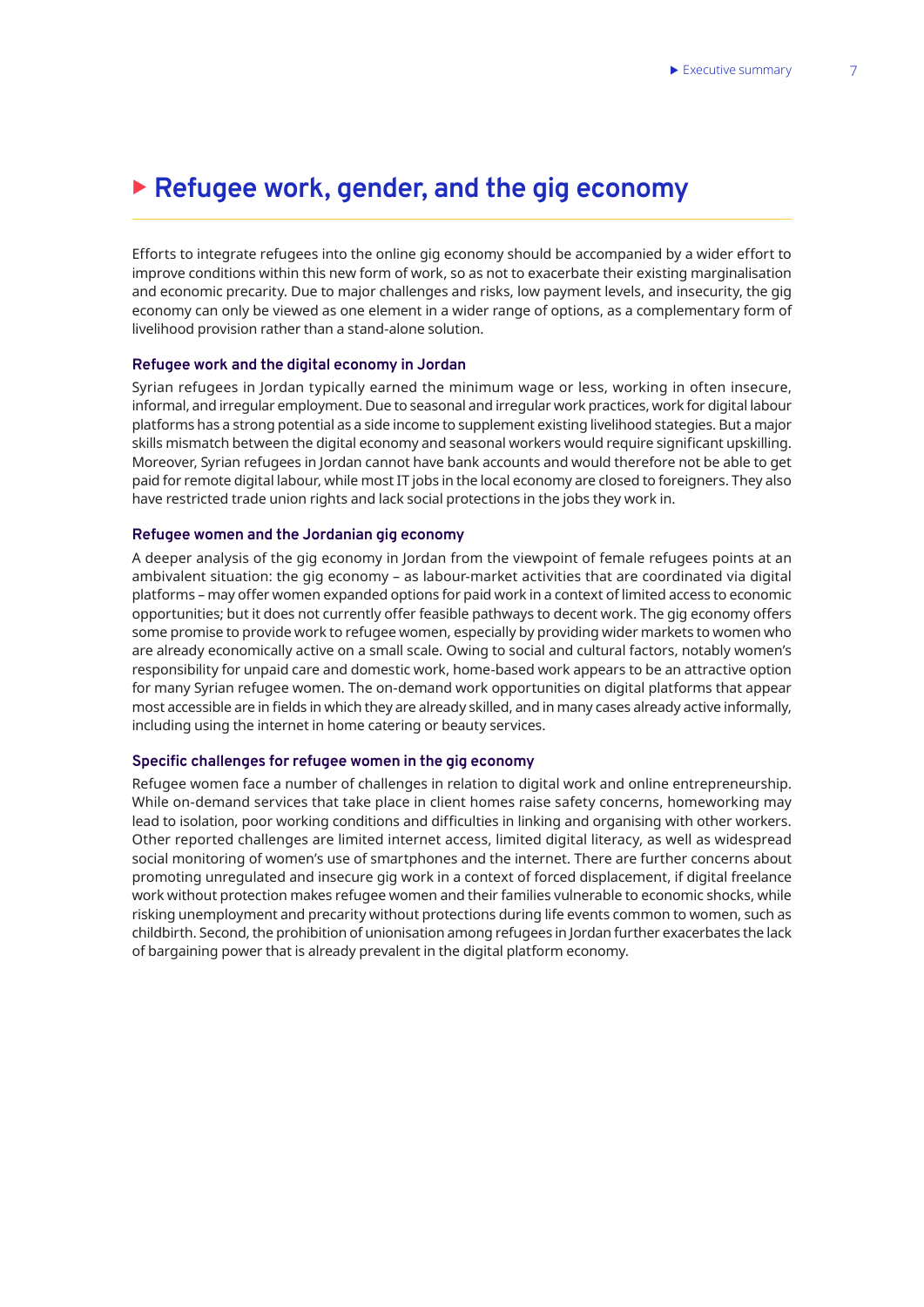### <sup>X</sup> **The private sector and refugee remote work**

As COVID-19 changed the perspective many employers had on remote work, a possible momentum emerges for advocacy towards the private sector to consider refugees as remote employees. Amidst a variety of global initiatives, there is now a growing willingness among the business community to engage in support of refugees. However, perceptions among potential remote employers indicate a number of barriers to the employment of refugees as remote workers.

One perception is that refugees' ambiguous legal status poses a risk for businesses, with concerns about their right to work. Other issues raised by remote employers regarding the prospect of hiring refugees centred around their unsuitable internet connectivity and lacking access to hardware, as well as concerns about the suitability of refugees' locations as a viable place to work from. Companies further expressed concerns that refugees should have the "cultural sensitivity" to work with western companies and colleagues, and that they needed the right "soft skills" and language abilities to work remotely in a team.

## ▶ Recommendations: Towards fair and decent **opportunities for refugees in the digital economy**

**Building on the diverse research perspectives presented in this report, we argue that a concentrated global effort that works towards a future of decent digital refugee work needs to integrate at least the following interlinked goals:**

- **1.** Improve refugees' access to the internet and to its economic and employment related dimensions.
- **2.** Deepen efforts to build a variety of digital skills among refugees that increase their employability in a digitized future of work, while cooperating with relevant employers and sectors of the economy to match skills with demands.
- **3.** Work towards improved and more decent working conditions for refugees in digital freelancing and entrepreneurialism, while strengthening the institutional protection mechanisms available to them.
- **4.** Support existing remote employers of refugees with financial and technical assistance, including social enterprises and social impact work platforms, in achieving better working conditions and higher payment levels for their employees or freelancers.
- **5.** Specifically address barriers and obstacles to digital livelihoods posed by legal and political refugee regimes through high-level advocacy and policy innovation.